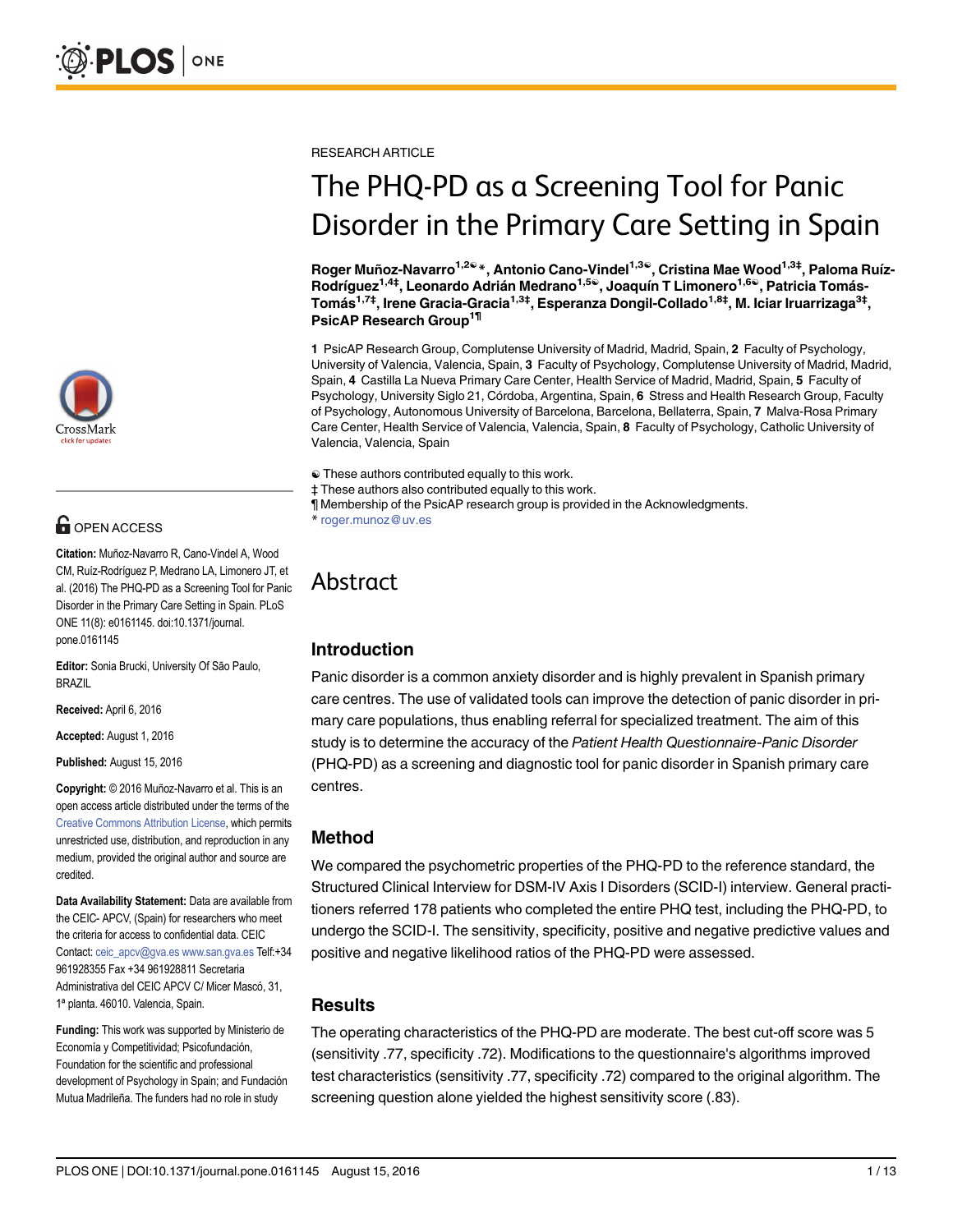<span id="page-1-0"></span>

design, data collection and analysis, decision to publish, or preparation of the manuscript.

Competing Interests: The authors have declared that no competing interests exist.

#### Conclusion

Although the modified algorithm of the PHQ-PD only yielded moderate results as a diagnostic test for panic disorder, it was better than the original. Using only the first question of the PHQ-PD showed the best psychometric properties (sensitivity). Based on these findings, we suggest the use of the screening questions for screening purposes and the modified algorithm for diagnostic purposes.

# Introduction

Panic disorder (PD) has a high comorbidity (70%) with other anxiety disorders and is the most disabling of all [\[1](#page-11-0)]. Like many anxiety disorders, PD is also associated with numerous physiological disorders, including digestive problems, high blood pressure, cardiovascular risk, headaches, heart disease, and musculoskeletal disorders [\[2\]](#page-11-0). PD is also associated with psychological disorders, including depression, social phobia, and a high suicide rate [\[3\]](#page-11-0).

According to a meta-analysis of 12 general population studies in Europe, the annual preva-lence of PD is 1.8%, ranging from 0.7% to 3.1% [\[4](#page-11-0)]. In the European Study of the Epidemiology of Mental Disorders (ESEMeD), the annual prevalence of PD in Europe and Spain, respectively, was 0.8% and 0.6%, with a lifetime prevalence of 2.1% and 1.7% [[5](#page-11-0)]. Another study conducted in Spain reported the same annual prevalence rate (0.6% in the general population) versus 7% in Spanish Primary Care (PC) centres [\[6](#page-11-0)]. An older study, which used the PRI-ME-MD test  $[7]$  $[7]$  to assess the prevalence of PD in PC centres in Spain, reported a 2.2% rate.

In previous years, other studies conducted in European countries using tests such as the Patient Health Questionnaire (PHQ) [[8\]](#page-11-0) have reported a prevalence rate of [9](#page-11-0)% in Spain [9], with a prevalence rate in women that was nearly double that of men: 11.6% vs. 5.9%, respectively. Another study conducted in Spain using the PRIME-MD test reported an annual prevalence of 9.7% (11.5% for women, 6.8% for men) [[3](#page-11-0)]. However, when diagnostic interviews were used, prevalence rates were slightly lower, as Serrano-Blanco et al. [\[6\]](#page-11-0) found. Those author reported an annual prevalence of 8.8% and a current prevalence of 7% (men, 3.9%; women, 8.8%). The higher prevalence in women in Spain is consistent with reports from other countries, including the United States [[10](#page-11-0)].

The PHQ—specifically, the PD subscale (PHQ-PD)—is one of the main diagnostic tools used to assess PD. In the original study  $[8]$  $[8]$ , the authors evaluated the operating characteristics of the test, finding a sensitivity of .81—substantially higher than the same measure obtained with the PRIME-MD test—and a specificity of .99, identical to the PRIME-MD. Subjects who responded affirmatively to the first 4 questions on the test and report 4 or more symptoms are considered to have a probable diagnosis of PD. In the Spanish validation study, the sensitivity was .83 and the specificity was .98, similar to the values obtained on the original test [[7\]](#page-11-0). Despite the good sensitivity and specificity of this test for PD, the currently available evidence to support the psychometric properties of the PHQ-PD is inconclusive. As a result, many authors have modified the algorithm to obtain better psychometric properties  $[11–13]$  $[11–13]$  $[11–13]$  $[11–13]$  $[11–13]$ . Löwe et al.  $[11]$  $[11]$  assessed a sample of 499 patients using the original PHQ algorithm (affirmative response on the first 4 questions and 4 or more somatic symptoms), finding a sensitivity of .75 and a specificity of .96. When they modified the algorithm to 3 affirmative responses on the first 4 questions and 4 or more somatic symptoms, they found that sensitivity improved to .86 while specificity decreased slightly, to .91. Finally, when they changed the algorithm to match those of the SCID-I criteria of the DSM-IV Axis I (2 affirmative answers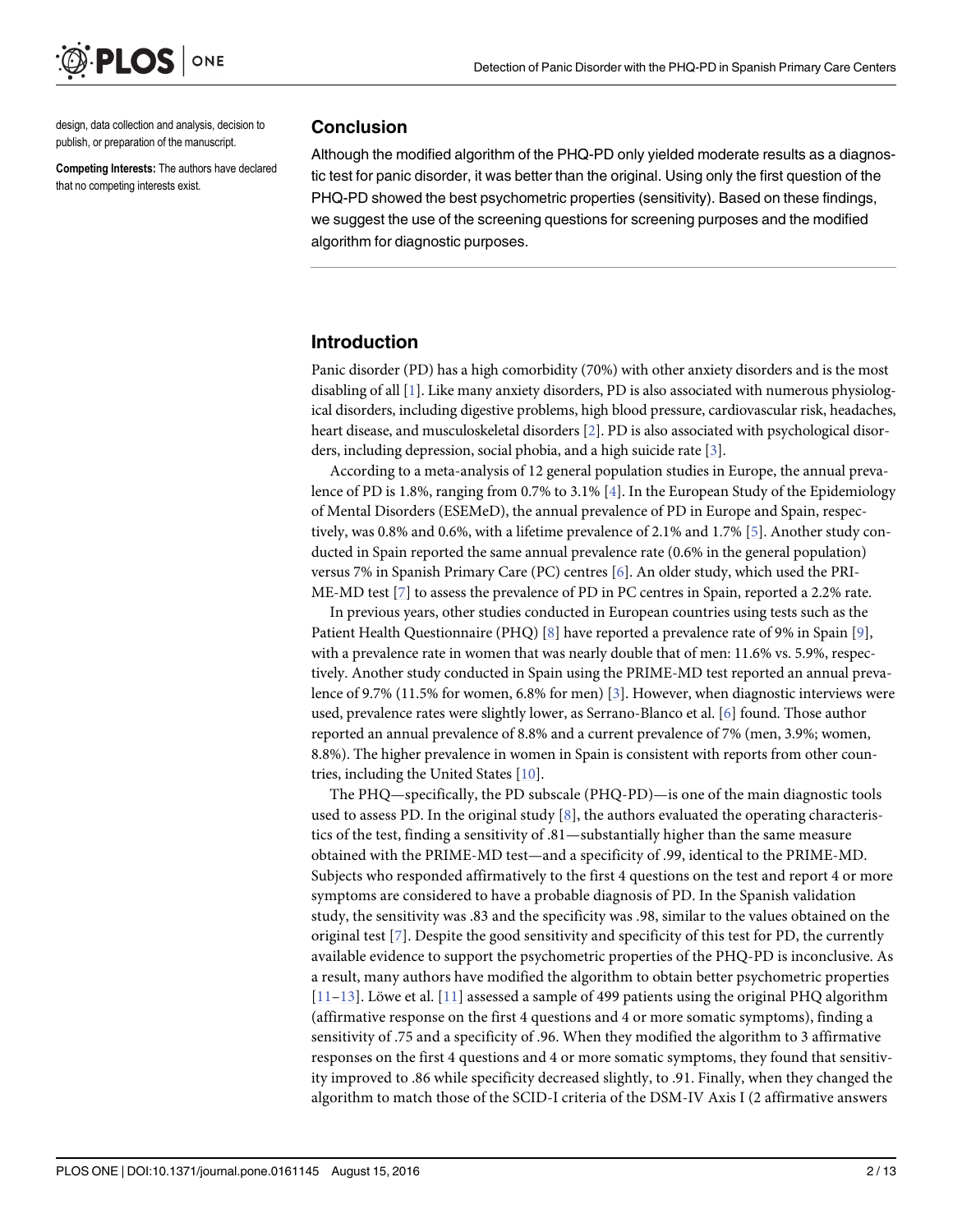<span id="page-2-0"></span>on the first 4 questions  $>$  4 or more somatic symptoms), they found a sensitivity of .91 and a specificity of .88. Wittkampf et al. [\[13](#page-11-0)] used the PHQ-PD to assess a total sample of 479 PC patients at high risk for mental health problems, finding a sensitivity and specificity of .44 and .94, respectively, with the original PHQ criteria. When they changed the criteria to 3 affirmative answers on the first 4 questions and 4 or more somatic symptoms, the sensitivity increased to .61 while the specificity fell slightly (to .89). Finally, using the criteria of 2 affirmative answers on the first 4 questions  $\geq$  4 or more somatic symptoms, they found a sensitivity of .66 and a specificity of .87.

The original PHQ criteria are the strictest and therefore have the lowest sensitivity scores. This is problematic given that the role of screening tests in primary care is to identify potential patients who may merit further study. In the primary care setting, screening tools need to be highly sensitive to reduce the level of false-negatives, even though this implies a higher rate of false-positives. In this context, the aim of the present study was to determine the optimal PHQ-PD psychometric properties in a primary care patient sample in Spain. We evaluated the psychometric properties of the PHQ-PD as a screening and diagnostic tool for PD in users of PC services and compared the results to the Structured Clinical Interview for DSM-IV Axis I Disorders (SCID-I)—a diagnostic interview for DSM-IV Axis I diagnosis [[14](#page-12-0)]—which was used as the reference standard.

# Method

#### Study population

Setting. The study was conducted between January and December 2014 in a sample of PC patients aged 18–65 years of age (mean age, 44 years ±11.87) of the large PsicAP Project, a randomized clinical trial conducted in 22 PC centres of the public health system in Spain (ISRCTN58437086). We selected five centres from among these 22 centres located in 17 different autonomous communities in Spain (two centres in Valencia, and one each in Albacete, Biscay and Mallorca) from which the sample was recruited.

Patients. In Spain, all users of the public health system are assigned a General Practitioner (GP) at their local primary care centre. PC is the gateway to the healthcare system for all patients and acts as a bridge between other specialized services. All patients ( $n = 298$ ) who presented at one of these five PC centres during the study period with somatic or psychological complaints, such as feelings of sadness, worries, sleeping problems or elevated distress, were invited to participate in the study by their GPs. Of this initial sample, 38 subjects were excluded, as follows: 20 patients (6.7%) were not reachable, 9 (3%) did not meet the age range criteria, 6 (2%) dropped out voluntarily, and 3 (1%) were excluded for other reasons. Finally, 260 participants voluntarily agreed to participate and signed the informed consent form after being fully informed about the study. All 260 subjects completed the PHQ and 178 also completed the SCID-I. The participants who completed both the PHQ and the SCID-I were considered comparable ( $p > 0.35$ ) in terms of socio-demographic variables for the whole sample. There was only a slight increase in the relative dropout rate in the Biscay centre versus the other centres. See [Table 1](#page-3-0) for more details.

The inclusion criteria were: male and female adults between 18 and 65 years, inclusive, who sought treatment for anxiety, depression and/or somatic symptom disorder during the study inclusion period at any of the five PC centres. Exclusion criteria were the presence of severe mood disorders (e.g., bipolar disorder, or a severe major depressive disorder), substance abuse or dependence, any other severe mental disorder (e.g., personality disorder, mental retardation), a history of frequent or recent suicide attempt(s), a high level of disability, not proficient in Spanish, or participation in another clinical trial.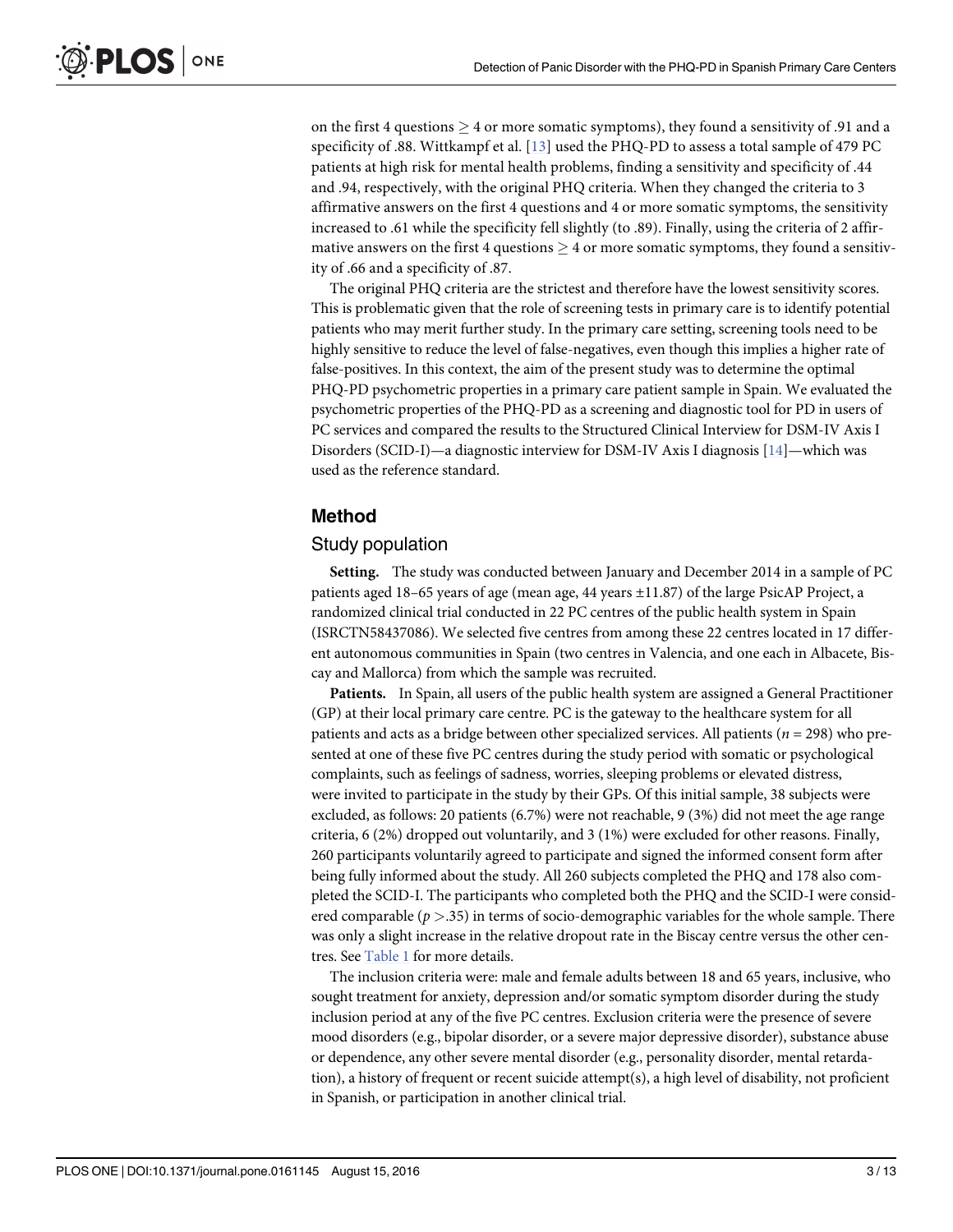| %<br>%<br>n<br>n<br><b>Primary Care Center</b><br>Albacete<br>39<br>15.0<br>21<br>11.8<br>Mallorca<br>33<br>12.7<br>30<br>16.9<br>Valencia<br>155<br>59.6<br>122<br>68.5<br>5<br>33<br>12.7<br>2.8<br><b>Biscay</b><br>Sex<br>Female<br>186<br>71.5<br>125<br>70.2<br>Male<br>74<br>28.5<br>53<br>29.8<br>Marital status<br>130<br>50.0<br>86<br>48.3<br>Married<br>Divorced<br>28<br>10.8<br>21<br>11.8<br>Widowed<br>5<br>3<br>1.9<br>1.7<br>19<br>7.3<br>14<br>7.9<br>Separated<br>Never married<br>48<br>18.5<br>29<br>16.3<br>Unmarried<br>30<br>11.5<br>14.0<br>25<br>Level of education<br>$\overline{7}$<br>2.2<br>No schooling<br>2.7<br>4<br>Basic education<br>94<br>36.2<br>71<br>39.9<br>Secondary education<br>40<br>15.4<br>15.2<br>27<br><b>High School</b><br>64<br>24.6<br>46<br>25.8<br><b>Bachelor</b><br>47<br>18.1<br>27<br>15.2<br>Master/doctorate<br>3.1<br>3<br>1.7<br>8<br>Employment situation<br>Part-time employee<br>28<br>10.8<br>10.1<br>18<br>Employed full time<br>85<br>32.7<br>32.6<br>58<br>Unemployed, in search of work<br>77<br>52<br>29.2<br>29.6<br>Unemployed, not looking for work<br>36<br>13.8<br>27<br>15.2<br>Temporary low labor<br>14<br>5.4<br>11<br>6.2<br>4<br>$\overline{2}$<br>Permanent low labor<br>1.5<br>1.1<br>Retired<br>16<br>10<br>6.2<br>5.6<br>Income level<br>119<br>45.8<br>87<br>48.9<br>Less than 12,000<br>12,000 to 24,000<br>79<br>112<br>43.1<br>44.4<br>7.7<br>5.6<br>Between 24,000 and 36,000<br>20<br>10<br>$\mathbf{2}$<br>1.1<br>More than 36,000<br>9<br>3.5<br><b>Hypnotics</b><br>No<br>147<br>56.5<br>100<br>56.2<br>Yes<br>113<br>43.5<br>78<br>43.8<br>Anxiolytics/tranquilizers<br>No<br>175<br>67.3<br>119<br>66.9<br>Yes<br>85<br>32.7<br>59<br>33.1<br>Anti-depressants<br>74.6<br>No<br>194<br>126<br>70.8<br>Yes<br>66<br>25.4<br>52<br>29.2 |  | Total simple $(n = 260)$ | SCID-I completed ( $n = 178$ ) |  |  |
|------------------------------------------------------------------------------------------------------------------------------------------------------------------------------------------------------------------------------------------------------------------------------------------------------------------------------------------------------------------------------------------------------------------------------------------------------------------------------------------------------------------------------------------------------------------------------------------------------------------------------------------------------------------------------------------------------------------------------------------------------------------------------------------------------------------------------------------------------------------------------------------------------------------------------------------------------------------------------------------------------------------------------------------------------------------------------------------------------------------------------------------------------------------------------------------------------------------------------------------------------------------------------------------------------------------------------------------------------------------------------------------------------------------------------------------------------------------------------------------------------------------------------------------------------------------------------------------------------------------------------------------------------------------------------------------------------------------------------------------------------------------------------------------------------------------------------------------|--|--------------------------|--------------------------------|--|--|
|                                                                                                                                                                                                                                                                                                                                                                                                                                                                                                                                                                                                                                                                                                                                                                                                                                                                                                                                                                                                                                                                                                                                                                                                                                                                                                                                                                                                                                                                                                                                                                                                                                                                                                                                                                                                                                          |  |                          |                                |  |  |
|                                                                                                                                                                                                                                                                                                                                                                                                                                                                                                                                                                                                                                                                                                                                                                                                                                                                                                                                                                                                                                                                                                                                                                                                                                                                                                                                                                                                                                                                                                                                                                                                                                                                                                                                                                                                                                          |  |                          |                                |  |  |
|                                                                                                                                                                                                                                                                                                                                                                                                                                                                                                                                                                                                                                                                                                                                                                                                                                                                                                                                                                                                                                                                                                                                                                                                                                                                                                                                                                                                                                                                                                                                                                                                                                                                                                                                                                                                                                          |  |                          |                                |  |  |
|                                                                                                                                                                                                                                                                                                                                                                                                                                                                                                                                                                                                                                                                                                                                                                                                                                                                                                                                                                                                                                                                                                                                                                                                                                                                                                                                                                                                                                                                                                                                                                                                                                                                                                                                                                                                                                          |  |                          |                                |  |  |
|                                                                                                                                                                                                                                                                                                                                                                                                                                                                                                                                                                                                                                                                                                                                                                                                                                                                                                                                                                                                                                                                                                                                                                                                                                                                                                                                                                                                                                                                                                                                                                                                                                                                                                                                                                                                                                          |  |                          |                                |  |  |
|                                                                                                                                                                                                                                                                                                                                                                                                                                                                                                                                                                                                                                                                                                                                                                                                                                                                                                                                                                                                                                                                                                                                                                                                                                                                                                                                                                                                                                                                                                                                                                                                                                                                                                                                                                                                                                          |  |                          |                                |  |  |
|                                                                                                                                                                                                                                                                                                                                                                                                                                                                                                                                                                                                                                                                                                                                                                                                                                                                                                                                                                                                                                                                                                                                                                                                                                                                                                                                                                                                                                                                                                                                                                                                                                                                                                                                                                                                                                          |  |                          |                                |  |  |
|                                                                                                                                                                                                                                                                                                                                                                                                                                                                                                                                                                                                                                                                                                                                                                                                                                                                                                                                                                                                                                                                                                                                                                                                                                                                                                                                                                                                                                                                                                                                                                                                                                                                                                                                                                                                                                          |  |                          |                                |  |  |
|                                                                                                                                                                                                                                                                                                                                                                                                                                                                                                                                                                                                                                                                                                                                                                                                                                                                                                                                                                                                                                                                                                                                                                                                                                                                                                                                                                                                                                                                                                                                                                                                                                                                                                                                                                                                                                          |  |                          |                                |  |  |
|                                                                                                                                                                                                                                                                                                                                                                                                                                                                                                                                                                                                                                                                                                                                                                                                                                                                                                                                                                                                                                                                                                                                                                                                                                                                                                                                                                                                                                                                                                                                                                                                                                                                                                                                                                                                                                          |  |                          |                                |  |  |
|                                                                                                                                                                                                                                                                                                                                                                                                                                                                                                                                                                                                                                                                                                                                                                                                                                                                                                                                                                                                                                                                                                                                                                                                                                                                                                                                                                                                                                                                                                                                                                                                                                                                                                                                                                                                                                          |  |                          |                                |  |  |
|                                                                                                                                                                                                                                                                                                                                                                                                                                                                                                                                                                                                                                                                                                                                                                                                                                                                                                                                                                                                                                                                                                                                                                                                                                                                                                                                                                                                                                                                                                                                                                                                                                                                                                                                                                                                                                          |  |                          |                                |  |  |
|                                                                                                                                                                                                                                                                                                                                                                                                                                                                                                                                                                                                                                                                                                                                                                                                                                                                                                                                                                                                                                                                                                                                                                                                                                                                                                                                                                                                                                                                                                                                                                                                                                                                                                                                                                                                                                          |  |                          |                                |  |  |
|                                                                                                                                                                                                                                                                                                                                                                                                                                                                                                                                                                                                                                                                                                                                                                                                                                                                                                                                                                                                                                                                                                                                                                                                                                                                                                                                                                                                                                                                                                                                                                                                                                                                                                                                                                                                                                          |  |                          |                                |  |  |
|                                                                                                                                                                                                                                                                                                                                                                                                                                                                                                                                                                                                                                                                                                                                                                                                                                                                                                                                                                                                                                                                                                                                                                                                                                                                                                                                                                                                                                                                                                                                                                                                                                                                                                                                                                                                                                          |  |                          |                                |  |  |
|                                                                                                                                                                                                                                                                                                                                                                                                                                                                                                                                                                                                                                                                                                                                                                                                                                                                                                                                                                                                                                                                                                                                                                                                                                                                                                                                                                                                                                                                                                                                                                                                                                                                                                                                                                                                                                          |  |                          |                                |  |  |
|                                                                                                                                                                                                                                                                                                                                                                                                                                                                                                                                                                                                                                                                                                                                                                                                                                                                                                                                                                                                                                                                                                                                                                                                                                                                                                                                                                                                                                                                                                                                                                                                                                                                                                                                                                                                                                          |  |                          |                                |  |  |
|                                                                                                                                                                                                                                                                                                                                                                                                                                                                                                                                                                                                                                                                                                                                                                                                                                                                                                                                                                                                                                                                                                                                                                                                                                                                                                                                                                                                                                                                                                                                                                                                                                                                                                                                                                                                                                          |  |                          |                                |  |  |
|                                                                                                                                                                                                                                                                                                                                                                                                                                                                                                                                                                                                                                                                                                                                                                                                                                                                                                                                                                                                                                                                                                                                                                                                                                                                                                                                                                                                                                                                                                                                                                                                                                                                                                                                                                                                                                          |  |                          |                                |  |  |
|                                                                                                                                                                                                                                                                                                                                                                                                                                                                                                                                                                                                                                                                                                                                                                                                                                                                                                                                                                                                                                                                                                                                                                                                                                                                                                                                                                                                                                                                                                                                                                                                                                                                                                                                                                                                                                          |  |                          |                                |  |  |
|                                                                                                                                                                                                                                                                                                                                                                                                                                                                                                                                                                                                                                                                                                                                                                                                                                                                                                                                                                                                                                                                                                                                                                                                                                                                                                                                                                                                                                                                                                                                                                                                                                                                                                                                                                                                                                          |  |                          |                                |  |  |
|                                                                                                                                                                                                                                                                                                                                                                                                                                                                                                                                                                                                                                                                                                                                                                                                                                                                                                                                                                                                                                                                                                                                                                                                                                                                                                                                                                                                                                                                                                                                                                                                                                                                                                                                                                                                                                          |  |                          |                                |  |  |
|                                                                                                                                                                                                                                                                                                                                                                                                                                                                                                                                                                                                                                                                                                                                                                                                                                                                                                                                                                                                                                                                                                                                                                                                                                                                                                                                                                                                                                                                                                                                                                                                                                                                                                                                                                                                                                          |  |                          |                                |  |  |
|                                                                                                                                                                                                                                                                                                                                                                                                                                                                                                                                                                                                                                                                                                                                                                                                                                                                                                                                                                                                                                                                                                                                                                                                                                                                                                                                                                                                                                                                                                                                                                                                                                                                                                                                                                                                                                          |  |                          |                                |  |  |
|                                                                                                                                                                                                                                                                                                                                                                                                                                                                                                                                                                                                                                                                                                                                                                                                                                                                                                                                                                                                                                                                                                                                                                                                                                                                                                                                                                                                                                                                                                                                                                                                                                                                                                                                                                                                                                          |  |                          |                                |  |  |
|                                                                                                                                                                                                                                                                                                                                                                                                                                                                                                                                                                                                                                                                                                                                                                                                                                                                                                                                                                                                                                                                                                                                                                                                                                                                                                                                                                                                                                                                                                                                                                                                                                                                                                                                                                                                                                          |  |                          |                                |  |  |
|                                                                                                                                                                                                                                                                                                                                                                                                                                                                                                                                                                                                                                                                                                                                                                                                                                                                                                                                                                                                                                                                                                                                                                                                                                                                                                                                                                                                                                                                                                                                                                                                                                                                                                                                                                                                                                          |  |                          |                                |  |  |
|                                                                                                                                                                                                                                                                                                                                                                                                                                                                                                                                                                                                                                                                                                                                                                                                                                                                                                                                                                                                                                                                                                                                                                                                                                                                                                                                                                                                                                                                                                                                                                                                                                                                                                                                                                                                                                          |  |                          |                                |  |  |
|                                                                                                                                                                                                                                                                                                                                                                                                                                                                                                                                                                                                                                                                                                                                                                                                                                                                                                                                                                                                                                                                                                                                                                                                                                                                                                                                                                                                                                                                                                                                                                                                                                                                                                                                                                                                                                          |  |                          |                                |  |  |
|                                                                                                                                                                                                                                                                                                                                                                                                                                                                                                                                                                                                                                                                                                                                                                                                                                                                                                                                                                                                                                                                                                                                                                                                                                                                                                                                                                                                                                                                                                                                                                                                                                                                                                                                                                                                                                          |  |                          |                                |  |  |
|                                                                                                                                                                                                                                                                                                                                                                                                                                                                                                                                                                                                                                                                                                                                                                                                                                                                                                                                                                                                                                                                                                                                                                                                                                                                                                                                                                                                                                                                                                                                                                                                                                                                                                                                                                                                                                          |  |                          |                                |  |  |
|                                                                                                                                                                                                                                                                                                                                                                                                                                                                                                                                                                                                                                                                                                                                                                                                                                                                                                                                                                                                                                                                                                                                                                                                                                                                                                                                                                                                                                                                                                                                                                                                                                                                                                                                                                                                                                          |  |                          |                                |  |  |
|                                                                                                                                                                                                                                                                                                                                                                                                                                                                                                                                                                                                                                                                                                                                                                                                                                                                                                                                                                                                                                                                                                                                                                                                                                                                                                                                                                                                                                                                                                                                                                                                                                                                                                                                                                                                                                          |  |                          |                                |  |  |
|                                                                                                                                                                                                                                                                                                                                                                                                                                                                                                                                                                                                                                                                                                                                                                                                                                                                                                                                                                                                                                                                                                                                                                                                                                                                                                                                                                                                                                                                                                                                                                                                                                                                                                                                                                                                                                          |  |                          |                                |  |  |
|                                                                                                                                                                                                                                                                                                                                                                                                                                                                                                                                                                                                                                                                                                                                                                                                                                                                                                                                                                                                                                                                                                                                                                                                                                                                                                                                                                                                                                                                                                                                                                                                                                                                                                                                                                                                                                          |  |                          |                                |  |  |
|                                                                                                                                                                                                                                                                                                                                                                                                                                                                                                                                                                                                                                                                                                                                                                                                                                                                                                                                                                                                                                                                                                                                                                                                                                                                                                                                                                                                                                                                                                                                                                                                                                                                                                                                                                                                                                          |  |                          |                                |  |  |
|                                                                                                                                                                                                                                                                                                                                                                                                                                                                                                                                                                                                                                                                                                                                                                                                                                                                                                                                                                                                                                                                                                                                                                                                                                                                                                                                                                                                                                                                                                                                                                                                                                                                                                                                                                                                                                          |  |                          |                                |  |  |
|                                                                                                                                                                                                                                                                                                                                                                                                                                                                                                                                                                                                                                                                                                                                                                                                                                                                                                                                                                                                                                                                                                                                                                                                                                                                                                                                                                                                                                                                                                                                                                                                                                                                                                                                                                                                                                          |  |                          |                                |  |  |
|                                                                                                                                                                                                                                                                                                                                                                                                                                                                                                                                                                                                                                                                                                                                                                                                                                                                                                                                                                                                                                                                                                                                                                                                                                                                                                                                                                                                                                                                                                                                                                                                                                                                                                                                                                                                                                          |  |                          |                                |  |  |
|                                                                                                                                                                                                                                                                                                                                                                                                                                                                                                                                                                                                                                                                                                                                                                                                                                                                                                                                                                                                                                                                                                                                                                                                                                                                                                                                                                                                                                                                                                                                                                                                                                                                                                                                                                                                                                          |  |                          |                                |  |  |
|                                                                                                                                                                                                                                                                                                                                                                                                                                                                                                                                                                                                                                                                                                                                                                                                                                                                                                                                                                                                                                                                                                                                                                                                                                                                                                                                                                                                                                                                                                                                                                                                                                                                                                                                                                                                                                          |  |                          |                                |  |  |
|                                                                                                                                                                                                                                                                                                                                                                                                                                                                                                                                                                                                                                                                                                                                                                                                                                                                                                                                                                                                                                                                                                                                                                                                                                                                                                                                                                                                                                                                                                                                                                                                                                                                                                                                                                                                                                          |  |                          |                                |  |  |
|                                                                                                                                                                                                                                                                                                                                                                                                                                                                                                                                                                                                                                                                                                                                                                                                                                                                                                                                                                                                                                                                                                                                                                                                                                                                                                                                                                                                                                                                                                                                                                                                                                                                                                                                                                                                                                          |  |                          |                                |  |  |
|                                                                                                                                                                                                                                                                                                                                                                                                                                                                                                                                                                                                                                                                                                                                                                                                                                                                                                                                                                                                                                                                                                                                                                                                                                                                                                                                                                                                                                                                                                                                                                                                                                                                                                                                                                                                                                          |  |                          |                                |  |  |
|                                                                                                                                                                                                                                                                                                                                                                                                                                                                                                                                                                                                                                                                                                                                                                                                                                                                                                                                                                                                                                                                                                                                                                                                                                                                                                                                                                                                                                                                                                                                                                                                                                                                                                                                                                                                                                          |  |                          |                                |  |  |
|                                                                                                                                                                                                                                                                                                                                                                                                                                                                                                                                                                                                                                                                                                                                                                                                                                                                                                                                                                                                                                                                                                                                                                                                                                                                                                                                                                                                                                                                                                                                                                                                                                                                                                                                                                                                                                          |  |                          |                                |  |  |

#### <span id="page-3-0"></span>[Table 1.](#page-2-0) Demographics and medication of total and SCID-I completed samples.

doi:10.1371/journal.pone.0161145.t001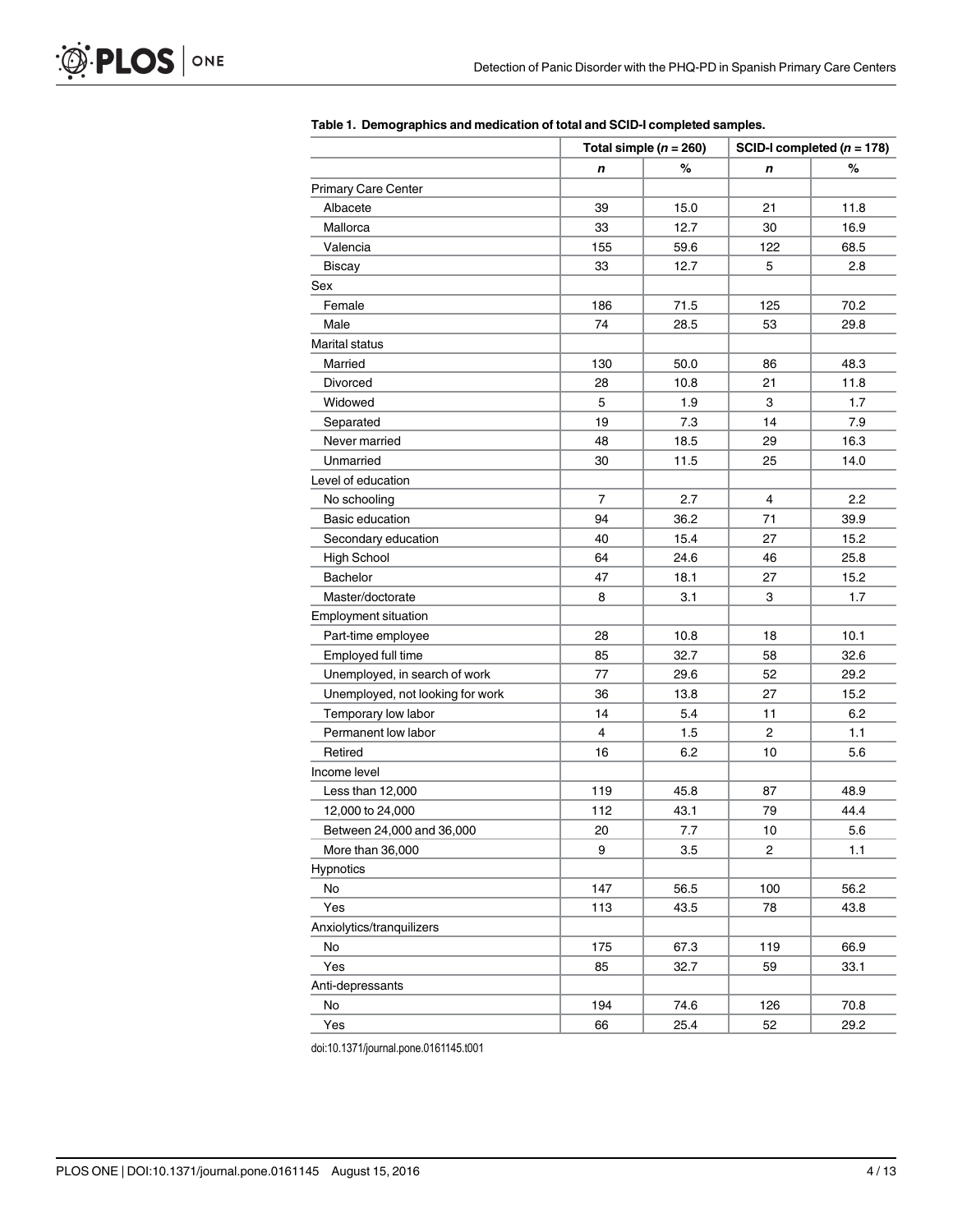#### <span id="page-4-0"></span>Measures

We collected the following demographic variables: age; sex; marital status; level of education; employment situation; income level; and medical history. In addition, participants completed the following scales:

Patient Health Questionnaire (PHQ). The PHQ [\[8\]](#page-11-0) is a self-report screening test derived from the PRIME-MD test  $[15]$  $[15]$  $[15]$ , a two-stage evaluation system of mental disorders in PC containing the Patient Questionnaire and the Physicians' Clinical Evaluation Guide. The PHQ includes sections examining somatization (PHQ-15), depressive disorder (PHQ-9), PD (PHQ-PD), generalized anxiety disorder (GAD-7), eating disorders and alcohol-related disorder.

Patient Health Questionnaire-Panic Disorder (PHQ-PD). The PD section is a part of PHQ [\[8](#page-11-0)] which comprises 15 items (questions 3a-d and 4a-d-k.) Question 3 includes elements of the DSM-IV classification system to review the history and frequency of panic attacks (item 3a: "In the last 4 weeks, did you have an anxiety attack—sudden feeling of fear or panic?"). Question 4 contains information related to somatic symptoms of panic attacks (item 4a: "shortness of breath" or item 4i: "tingling or numbness in parts of the body"). There are two answer categories: "no" (0 points) and "yes" (1 point.)

Patients are considered to have a positive score on the PD section if all four parts of question  $3$  (a-d) are answered affirmatively (4 points) together with  $>$  four items for question 4 about somatic symptoms (4 additional points). However, since the primary goal of screening tools is to achieve a high detection rate, we made several modifications of this assessment algorithm in an attempt to increase the test's sensitivity to detect PD. The original assessment algorithm requires that the first four answers to question 3 be positive. By contrast, our modified algorithm required a positive answer on the first item (3a) and one positive answer on items 3b, 3c, or 3d.

The only screening question we tested for its diagnostic validity was question 3a from the PHQ-PD: "In the last 4 weeks, did you have an anxiety attack—sudden feeling of fear or panic?"

Structured Clinical Interview for DSM-IV Axis I Disorders. The SCID-I [\[14\]](#page-12-0) consists of a semi-structured interview to diagnose mental disorders based on Axis-I DSM-IV criteria. In our study, all researchers were trained in the use of SCID-I by an expert clinical psychologist prior to administering the test to patients. During the study, all interviewers had training sessions under the supervision of the expert. Patients who met the following criteria were diagnosed with PD: a) fulfil all nine DSM-IV criteria during the previous two weeks; b) present positive scores for at least one of the first two symptoms of PD and present  $\geq$  5 of all the symptoms.

#### Procedure

Patients with anxious, depressive or physical symptoms without a clear biological basis were asked by the GP to participate. They were given the Patient Information Sheet, with detailed information about the study, and asked to sign the Informed Consent Form. Once the form was signed, a meeting was arranged to review the study details and to complete the PHQ and other tests. Computerized versions of the tests were used in most cases; however, patients with impaired vision received assistance with the questionnaires as needed. Paper versions of the tests were provided to patients who had difficulties using the computer. Next, participants were scheduled for the SCID-I. Prior to application of the SCID-I, all participants received a Patient Information Sheet and signed an informed consent form. A trained psychologist blinded to the results of the PHQ-PD conducted the interviews. We use the SCID-I module of PD as the gold standard to confirm the diagnosis of PD in our sample. Then we compared the results of the SCID-I with those obtained with the PHQ-PD.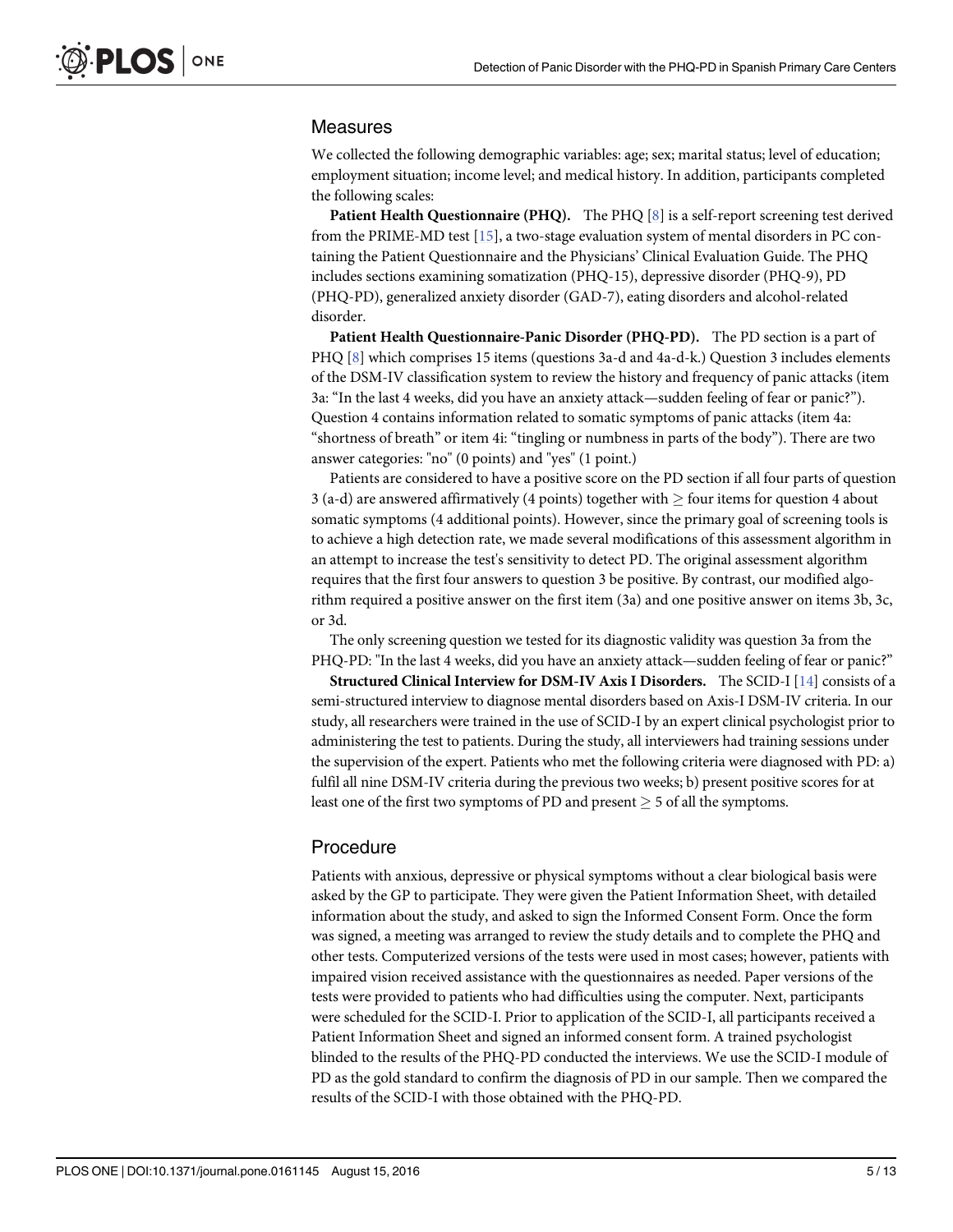# <span id="page-5-0"></span>Ethical aspects

The study was conducted in accordance with Declaration of Helsinki. This project has been promoted by the Psicofundación (Spanish Foundation for the Promotion, Scientific and Professional Development of Psychology) and approved by the Corporate Clinical Research Ethics Committee of Primary Care of Valencia (CEIC-APCV), Spain, as the national research ethics committee coordinator, and the Spanish Medicines and Health Products Agency (AEMPS). The study was also approved by the five participating PC centres: The CEIC-APCV, the Clinical Research Ethics Committee of the Hospital Universitario de Albacete (CEIC-HUA), the Clinical Research Ethics Committee of Euskadi (CEIC-E), and the Clinical Ethics Committee of the Balearic Islands (CEI-IB).

The study was conducted in accordance with the Spanish Data Security Law. All professionals participating in the study agreed to adhere to the Helsinki Declaration and to Spanish law. Patient participation in the study was completely voluntary and participants were able to withdraw at any time without explanation and without negative consequences for future medical care. No data was made publicly available.

# Statistical analysis

To provide criterion validity of the PHQ-PD, receiver operating characteristic (ROC) curve analysis (sensitivity, specificity, positive and negative predictive values, and positive and negative likelihood ratios) were calculated using different scoring criteria, including the original algorithmic criteria. To evaluate the test's screening properties, we used the sum scores of the PHQ-PD; to assess the diagnostic properties, we used the diagnostic cut-off value. Additionally, differences in the sensitivities and specificities of the original algorithm compared to the two modified algorithms and to the screening question were tested using McNemar's Χ2 tests with the Bonferonni—Holm procedure to adjust for multiplicity. The optimal cut-off value to balance sensitivity and specificity was identified as the value corresponding to the maximum value of Youden's index, calculated as (sensitivity + specificity– 1).

# **Results**

# Diagnosis using PHQ

Among the 260 patients that completed the PHQ, more than half were diagnosed with somatization disorders (SD) (PHQ-15  $\geq$ 5). Based on the DSM-IV diagnostic algorithm, a large proportion were diagnosed with major depressive disorder (MDD). Similarly, a large proportion of subjects presented MDD according to the PHQ-9 (scores  $\geq$ 10). In addition, a high percentage presented generalized anxiety disorder (GAD) (GAD-7 $\geq$ 10). A smaller percentage of patients diagnosed with PD according to the PHQ-PD algorithm also presented comorbid eating disorder and alcohol-related disorder. No significant differences in socio-demographic variables were observed among the overall patient sample, nor among the 178 who participated in the clinical interview. See **[Table 2](#page-6-0)** (upper section) for details.

As expected, we found high comorbidity between disorders. The prevalence of comorbid MDD and GAD was particularly high (150 patients: 57.7%), as was comorbid MDD and SD (115 patients; 44.2%) and comorbid GAD and SD (117 patients; 45%). In addition, 40% of patients had comorbid MDD, GAD and SD. The percentage of patients with comorbid PD and GAD and comorbid MDD and SD was appreciably lower. See [Table 2](#page-6-0) (lower section) for more details.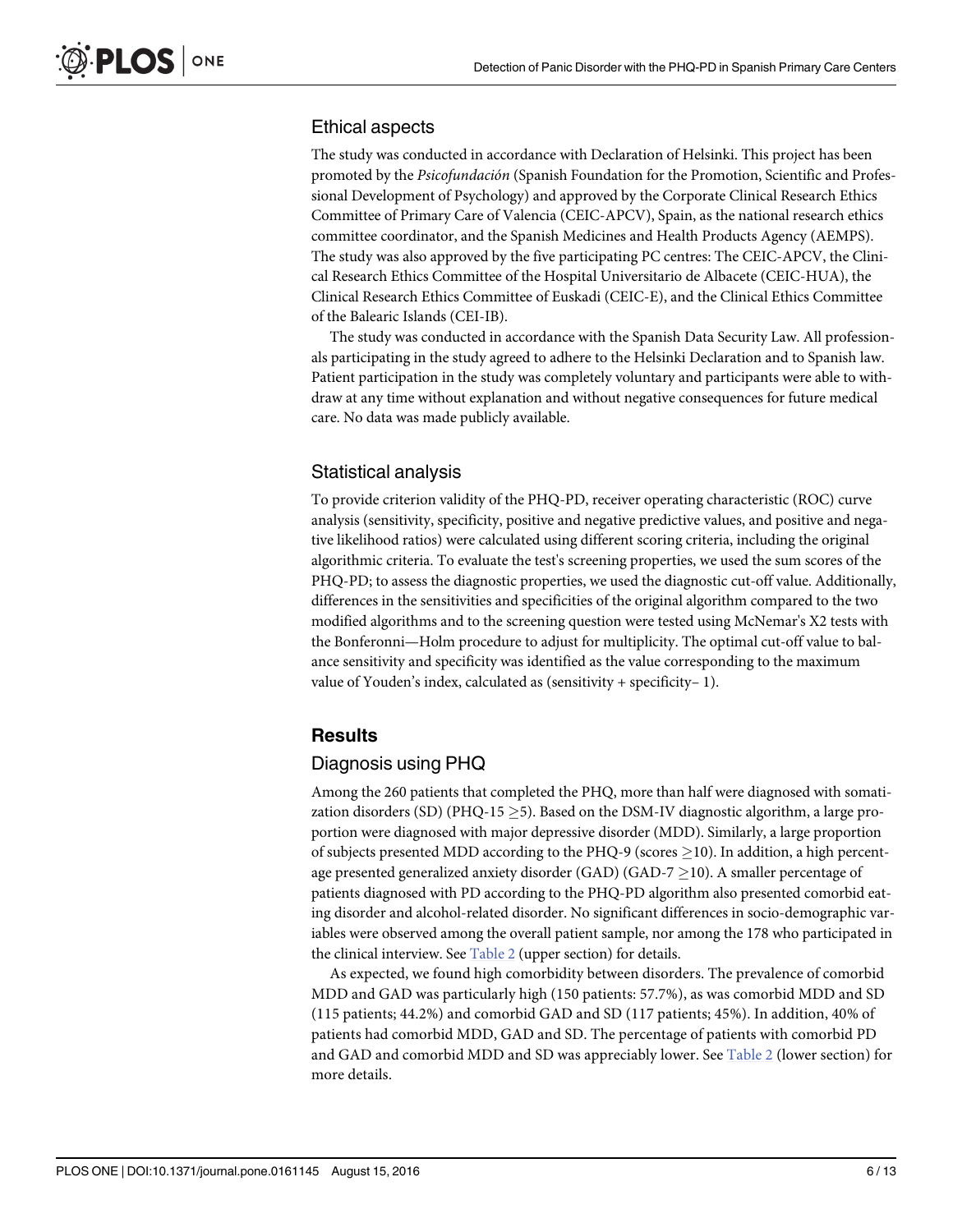|                                          |     | Total simple ( $n = 260$ ) |     | <b>SCID-I completed</b><br>$(n = 178)$ |
|------------------------------------------|-----|----------------------------|-----|----------------------------------------|
|                                          | n   | %                          | n   | %                                      |
| Somatoform disorder (SD)                 |     |                            |     |                                        |
| <b>Without SD</b>                        | 119 | 45.8                       | 84  | 47.2                                   |
| With SD                                  | 141 | 54.2                       | 94  | 52.8                                   |
| Major depressive disorder (MDD)          |     |                            |     |                                        |
| Without MDD (Algorithm)                  | 82  | 31.5                       | 54  | 30.3                                   |
| With MDD (Algorithm)                     | 178 | 68.5                       | 124 | 69.7                                   |
| Without MDD $(\leq 10)$                  | 57  | 21.9                       | 40  | 22.5                                   |
| With MDD $(< 10)$                        | 203 | 78.1                       | 138 | 77.5                                   |
| Panic disorder (PD)                      |     |                            |     |                                        |
| Without PD (Algorithm 4+4)               | 203 | 78.1                       | 138 | 77.5                                   |
| With PD (Algorithm 4+4)                  | 57  | 21.9                       | 40  | 22.5                                   |
| Without PD (Algorithm 1+1+4)             | 150 | 57.7                       | 104 | 58.4                                   |
| With PD (Algorithm $1+1+4$ )             | 110 | 42.3                       | 74  | 41.6                                   |
| General anxiety disorder (GAD)           |     |                            |     |                                        |
| Without GAD $(< 10)$                     | 80  | 30.8                       | 50  | 28.1                                   |
| With GAD $(< 10)$                        | 180 | 69.2                       | 128 | 71.9                                   |
| Eating disorder                          |     |                            |     |                                        |
| Without eating disorder                  | 215 | 82.7                       | 148 | 83.1                                   |
| With eating disorder                     | 45  | 17.3                       | 30  | 16.9                                   |
| Alcohol abuse                            |     |                            |     |                                        |
| Without alcohol abuse                    | 222 | 85.4                       | 153 | 86.0                                   |
| With alcohol abuse                       | 38  | 14.6                       | 25  | 14.0                                   |
| Comorbidity                              |     |                            |     |                                        |
| $MDD + GAD$                              | 150 | 57.7                       | 107 | 60.1                                   |
| $MDD + SD$                               | 115 | 44.2                       | 81  | 45.5                                   |
| $GAD + SD$                               | 117 | 45.0                       | 81  | 45.5                                   |
| $MDD + GAD + SD$                         | 104 | 40.0                       | 74  | 41.6                                   |
| $GAD + PD$                               | 45  | 17.3                       | 33  | 18.5                                   |
| $MDD + PD$                               | 40  | 15.4                       | 30  | 16.9                                   |
| $MDD + GAD + PD$                         | 37  | 14.2                       | 29  | 16.3                                   |
| $PD + SD$                                | 42  | 16.2                       | 27  | 15.2                                   |
| $SD + GAD + PD$                          | 36  | 13.8                       | 25  | 14.0                                   |
| $MDD + SD + PD$                          | 34  | 13.1                       | 23  | 12.9                                   |
| $SD + MDD + PD + GAD$                    | 32  | 12.3                       | 22  | 12.4                                   |
| $SD + MDD + PD + GAD + Eating + Alcohol$ | 1   | 0.4                        | 1   | 0.3                                    |

<span id="page-6-0"></span>

| Table 2.  PHQ diagnoses and comorbidity of total and SCID-I completed samples. |  |  |
|--------------------------------------------------------------------------------|--|--|
|--------------------------------------------------------------------------------|--|--|

Note. SD = somatoform disorder, MDD = major depressive disorder, PD = panic disorder, GAD = general anxiety disorder, Eating = eating disorder, Alcohol = alcohol abuse. Comorbidity categories are not exclusive (e.g., "MDD + GAD" comprises "MDD + GAD + SD")

doi:10.1371/journal.pone.0161145.t002

## Operating characteristics of PHQ-PD as a screening test

To establish the clinical utility of PHQ-PD, we drew ROC curves to determine the optimal cut-off score to establish a diagnosis of PD. The ROC curves are valuable because they permit visual inspection of the balance between the sensitivity and specificity of a test; moreover, these curves indicate the level at which the model distinguishes between individuals in whom PD is present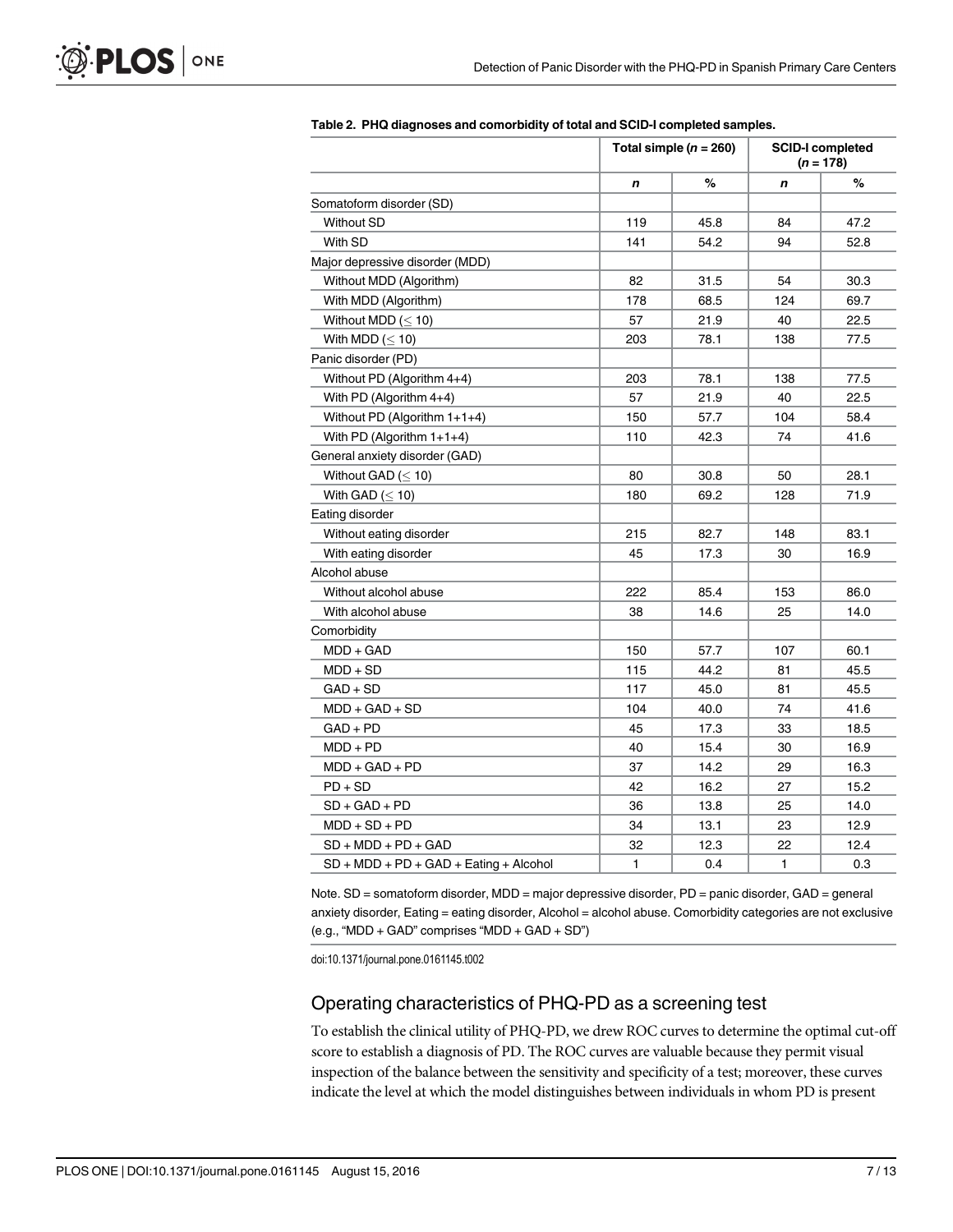<span id="page-7-0"></span>

Fig 1. ROC curves for determining the sensitivity and specificity of the overall assessment of the PHD-PD scale.

doi:10.1371/journal.pone.0161145.g001

and those in whom it is not. Thus, the cut-off level in the curve was the level that provided the optimal relationship between sensitivity and specificity. ROC curve analyses showed that the PHQ-PD performed well, with an area under the curve (AUC) of .79 (Fig 1). The visual analysis scale allows us to analyse various cut-off values corresponding to different specificity and sensitivity values. As shown in Youden's index, the most appropriate cut-off for PD was  $5$  (J = .49), with a sensitivity of .77, a specificity of .72, a positive predictive value of .53, a negative predictive value of .88, and positive and negative likelihood ratios of 2.77 and .32, respectively. Most patients (77%) with a SCID-I diagnosis of PD had a score of 5 or more, while most patients (72%) without a SCID-I PD diagnosis scored below this cut-off value. [Table 3](#page-8-0) shows the various cut-off values.

When we analysed the characteristics of the first PHQ-PD screening question (In the last two weeks, did you have an anxiety attack or sudden feeling of panic?), we found an AUC of .74, a reasonable result. The sensitivity significantly increased ( $p < .001$ ) against the original and even the modified algorithm, but the specificity decreased. The sensitivity was .83 and specificity .66, a positive predictive value of .50, a negative predictive value of .88, a positive likelihood ratio of 2.42 and a negative likelihood ratio of .32. (See [Table 3](#page-8-0) for other possible cut-off points and confidence intervals). Youden's index showed a good performance  $(I = .49)$ 

#### Operating characteristics of PHQ-PD as a diagnostic test

As shown in [Table 3](#page-8-0), the original algorithm showed an AUC of .69 (a poor result), whereas the modified algorithm showed an AUC of .74, a much better performance. The sensitivity and specificity achieved with the original PHQ-PD algorithm were .50 and .89, respectively. By contrast, with the modified algorithm, the sensitivity improved to .77, while the specificity decreased to .72. With the original algorithm, the positive and predictive values were, respectively, .65 and .81, and the positive and negative likelihood ratios were 4.50 and .56, respectively. With the modified algorithm, the positive and negative predictive value were .53 and .88, respectively, and the positive and negative likelihood ratios were, respectively, 2.77 and .32 (see [Table 3](#page-8-0) for details,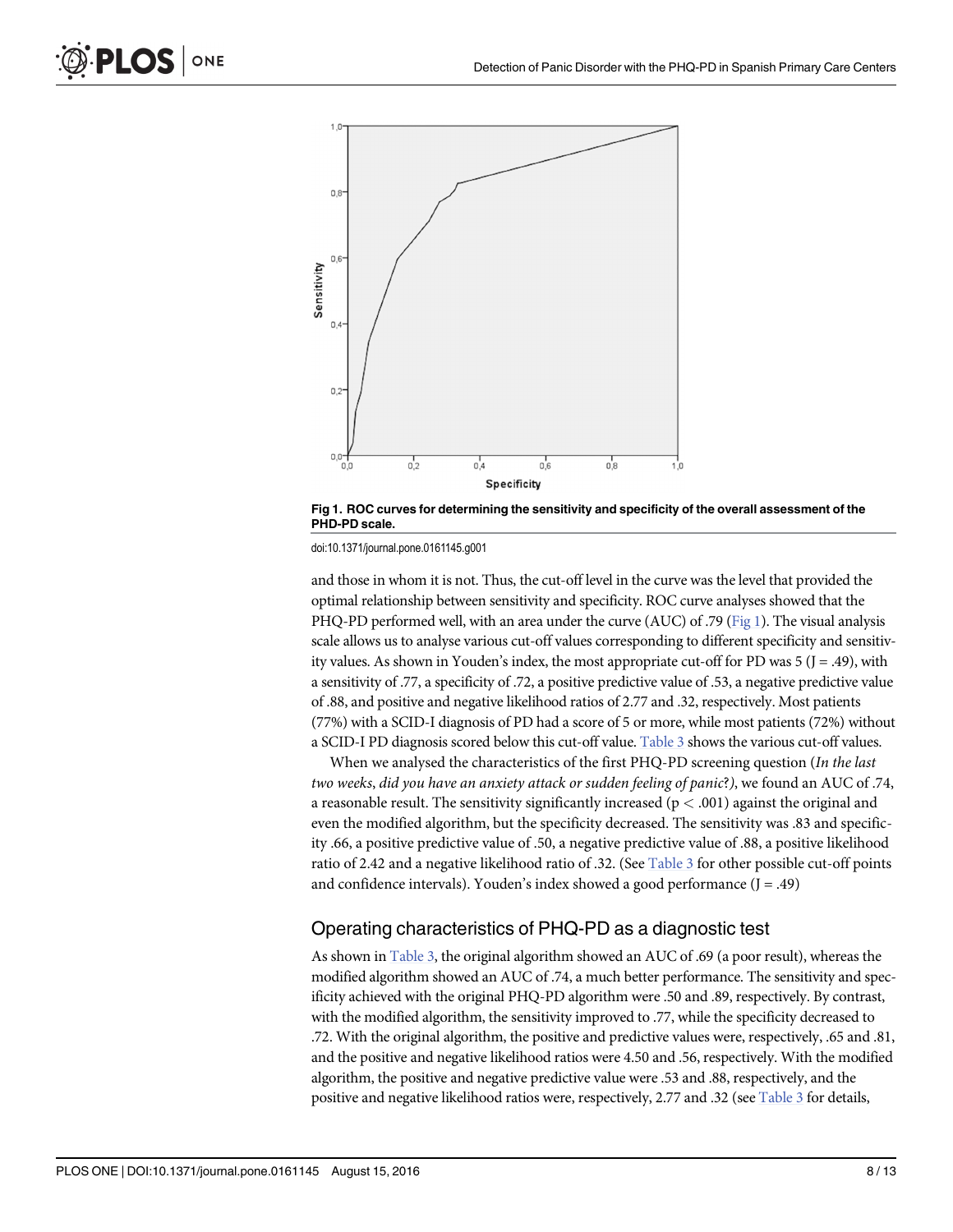<span id="page-8-0"></span>

| <b>Cut-off Score</b><br><b>ROC</b> | <b>Sensitivity</b> | McNemar X2<br>p-value* | <b>Specificity</b> | Positive<br><b>Predictive Value</b> | <b>Negative</b><br><b>Predictive Value</b> | <b>Positive</b><br><b>Likelihood Ratio</b> | <b>Negative</b><br><b>Likelihood Ratio</b> | Youden's<br>Index (J) |
|------------------------------------|--------------------|------------------------|--------------------|-------------------------------------|--------------------------------------------|--------------------------------------------|--------------------------------------------|-----------------------|
| $PHQ-PD > 4$                       | $.79(.66 - .88)$   |                        | $.69(.61 - .76)$   | .51                                 | .89                                        | $2.55(1.89 - 3.43)$                        | $.31(.18-.52)$                             | .48                   |
| $PHQ-PD > 5$                       | $.77(.64 - .86)$   |                        | $.72(.64-.79)$     | .53                                 | .88                                        | $2.77(2.01 - 3.81)$                        | $.32$ (.19 - .53)                          | .49                   |
| $PHQ-PD > 6$                       | $.71(.58 - .82)$   |                        | $.75(.67-.82)$     | .54                                 | .86                                        | $2.89(2.04 - 4.11)$                        | $.38(.25-.59)$                             | .46                   |
| $PHQ-PD > 7$                       | $.65(.52-.77)$     |                        | $.80(.72-.86)$     | .58                                 | .85                                        | $3.30(2.20 - 4.93)$                        | $.43(.29-.63)$                             | .45                   |
| $PHQ-PD > 8$                       | $.60(.46-.72)$     |                        | $.85(.77-.90)$     | .62                                 | .84                                        | $3.95(2.47 - 6.33)$                        | $.48(.34-.67)$                             | .45                   |
| Original<br>Algorithm <sup>a</sup> | $.50(.37 - .63)$   |                        | $.89(.82-.93)$     | .65                                 | .81                                        | $4.50(2.56 - 7.91)$                        | $.56(.43-.74)$                             | .39                   |
| Modified<br>Algorithm <sup>b</sup> | .77 (.64 - .86)    | .001                   | $.72(.64-.79)$     | .53                                 | .88                                        | $2.77(2.01 - 3.81)$                        | $.32$ (.19 - .53)                          | .49                   |
| Screening<br>Question <sup>c</sup> | $.83(.70-.91)$     | .001                   | $.66(.57-.74)$     | .50                                 | .90                                        | $2.42(1.85 - 3.18)$                        | $.26(0.14 - 0.48)$                         | .49                   |

#### [Table 3.](#page-7-0) Operational characteristics of the PHQ-TP, sensitivity and specificity, positive and negative predictive value, and positive and negative likelihood ratio.

\* p-values are corrected for multiplicity using the Bonferonni—Holm procedure.

a All of the first four questions are answered with "yes," and presence of four or more somatic symptoms during an anxiety attack

<sup>b</sup> At least two of the first four questions are answered with "yes," other coding criteria unchanged.

c "In the last four weeks, have you had an anxiety attack—suddenly feeling fear or panic?".

doi:10.1371/journal.pone.0161145.t003

including confidence intervals and alternative cut-off points). Also, Youden's index showed that the modified algorithm was better  $(J = .49)$  than the original algorithm  $(J = .39)$ .

#### **Discussion**

Emotional disorders such panic or anxiety disorders are common in the community, and are typically highly comorbid on presentation, and often affect functioning [3.] In this study, we tested the psychometric properties of the PHQ-PD, a screening tool to detect panic disorder in Spanish primary care centres. We found a moderate performance for the test when we modified the original diagnostic algorithm, a finding that may help the GP to more easily screen for this emotional disorder.

In Spain, patients with emotional disorders like PD are assessed by their GP who, after only a brief consultation, must decide whether specialized care is required or not [[16](#page-12-0)]. To facilitate this decision-making process for the GP, adequate screening tools with good psychometric properties are needed to identify patients who are candidates for referral (positive screening test result) to a specialized service (psychological or psychiatric treatment).

We found that results of the PHQ-PD correlated well with the PD section of the SCID-I, leading us to conclude that the PHQ-PD is a valid, useful screening tool for this disorder in our sample. The modified algorithm significantly improved the tool's sensitivity versus the original PHQ algorithm (.75 vs .42), albeit with a decreased specificity (.72 vs .86). As mentioned previously, high sensitivity is essential in a screening test, and several authors have found that the sensitivity of the PHQ-PD can be increased by modifying the algorithm [\[11,13](#page-11-0)]. Löwe et al.  $[11]$  $[11]$  evaluated the properties of the PHQ-PD in a sample of German patients, finding a sensitivity of .75 and specificity of .96; when those authors modified the algorithm in exactly the same way that we did (i.e., positive answer on the first item and a positive answer in any of the three subsequent items, plus 4 or more somatic symptoms), the sensitivity improved to .91 (specificity, .88). Wittkampf et al. [\[13\]](#page-11-0) reported results that were very similar to ours using the Dutch version of the PHQ-PD Dutch. For the original algorithm, they found a sensitivity of .44 and a specificity of .94 with positive and negative predictive values, respectively, of .30 and .97.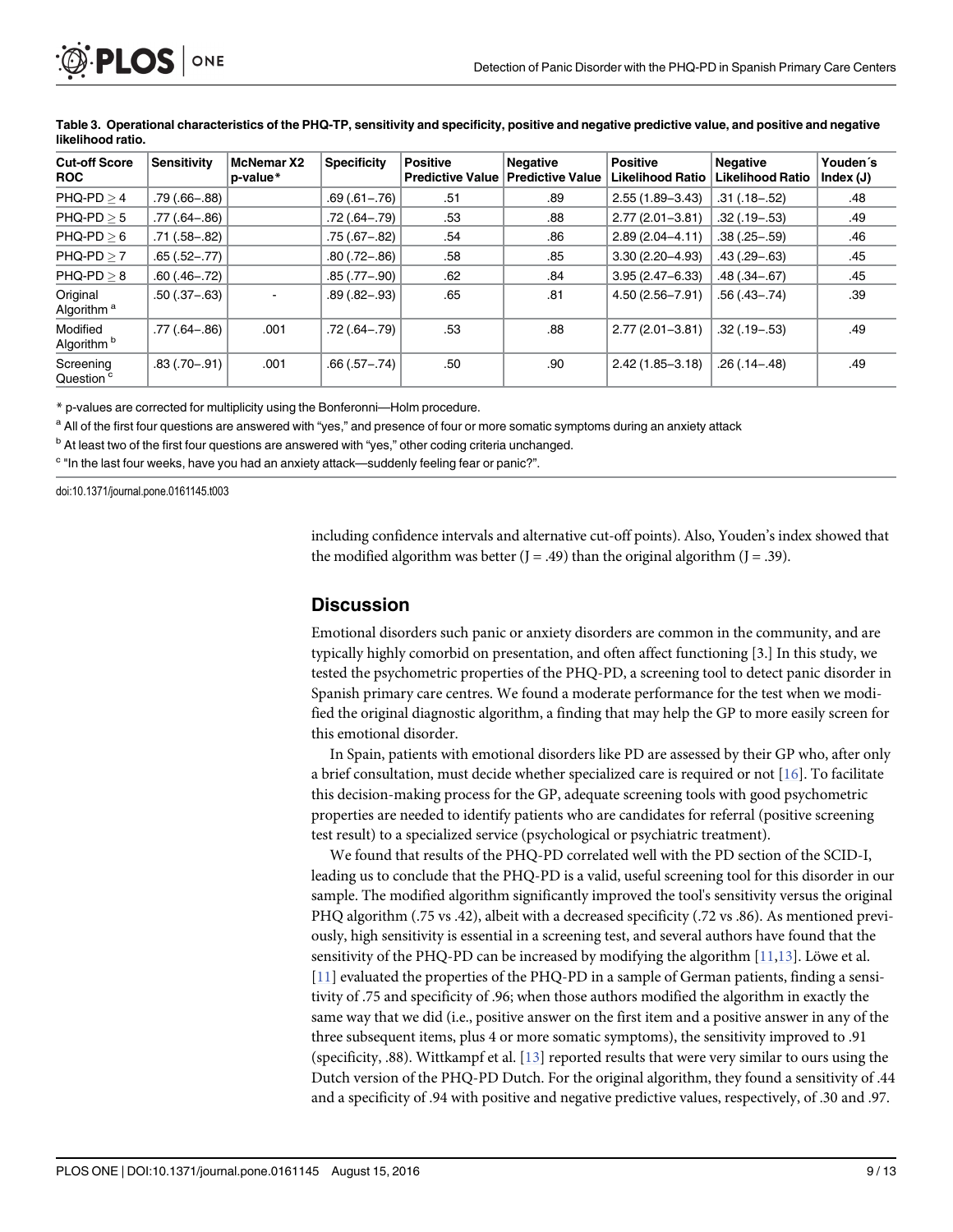<span id="page-9-0"></span>These results were similar to those reported by Becker, Zaid & Faris [\[17\]](#page-12-0), who used the SCID-I as a reference test in a sample of 173 PC patients; in that study, the sensitivity was .47 and the specificity, .96. Although we obtained a similar sensitivity (.42), specificity was lower in our study (.86). Wittkampf et al. [\[13\]](#page-11-0) modified the algorithm to match the SCID-I criteria, finding that this change increased the test's sensitivity to .66 with a small decrease in specificity (.87). By contrast, when we modified the algorithm to match the SCID-I criteria, we obtained a higher sensitivity (.75) but a lower specificity (.72). Thus, we obtained a higher sensitivity than Wittkampf et al. [\[13\]](#page-11-0), who reported a sensitivity that was very close to the original algorithm, but this increased sensitivity was achieved at the expense of a lower specificity (which decreased from .86 to .72). Our results are consistent with previous reports in which the PHQ-PD was administered alone (i.e., not in conjunction with the SCID-I) and in which changes in the algorithm improved its sensitivity  $[11,13,17]$  $[11,13,17]$  $[11,13,17]$  $[11,13,17]$  $[11,13,17]$ . As these authors note, variability among studies in terms of sensitivity may be due to the relatively low prevalence of PD, which leads to large confidence intervals and thus greater variability. In this sense, the Spanish version of the PHQ developed by Díez-Quevedo et al. [\[18\]](#page-12-0) had a sensitivity of .83 and a specificity of .98—very high scores that may be attributable to the low prevalence of PD.

The SCID-I uses diagnostic criteria that are similar to the modified algorithm used in our study (i.e., an affirmative answer to the first question regarding an anxiety attack or sudden feeling of panic, plus an affirmative answer to one of the three subsequent questions plus  $\geq$  four or more somatic panic symptoms). This same modification to the algorithm significantly improved sensitivity in several studies  $[11, 13]$  $[11, 13]$  $[11, 13]$  $[11, 13]$ , including the present report. This finding suggests that the PHQ-PD can be used in primary care centres in the public health system to accurately screen for individuals with possible PD. The modified algorithm significantly increases the test's sensitivity, the most important feature of any screening test. However, because this increased sensitivity could cause a major reduction in false-negatives, the specificity of the test is lower and more false-positives are likely.

It is important to emphasize that the screening question ("In the last two weeks, did you have an anxiety attack or sudden feeling of panic?") showed the best sensitivity but the lowest specificity. Our data suggest that it would be advisable for the GP to administer the full PHQ-PD only in patients who answer the screening question in the affirmative. In addition, due the fact the SCID-I has good specificity, this should be performed after the PHQ-PD test to assure an accurate PD diagnosis. Nevertheless, the use of the PHQ-PD alone should help to improve detection of PD.

#### Study limitations

A potential limitation of this study is that the PC centres were not randomly selected. Nevertheless, given that these centres were located in different geographical areas around Spain, we believe that this mitigates the lack of randomization. Moreover, we found no statistically significant differences in terms of results  $(Table 1)$  $(Table 1)$  among the various PC centres included in the study, suggesting that lack of randomization had no impact on the study outcomes.

#### **Conclusions**

The findings presented here, when considered together with the outcomes from similar studies, suggest that the PHQ-PD is an adequate screening tool for the detection of PD in Spanish PC centres that share similar characteristic along the Spanish geography.

The PHQ-PD presents many advantages: it has good psychometric properties, and it is short, easy to understand and can be administered without increasing emotional distress in patients. We believe that these data support the use of this tool in primary care centres to help detect PD.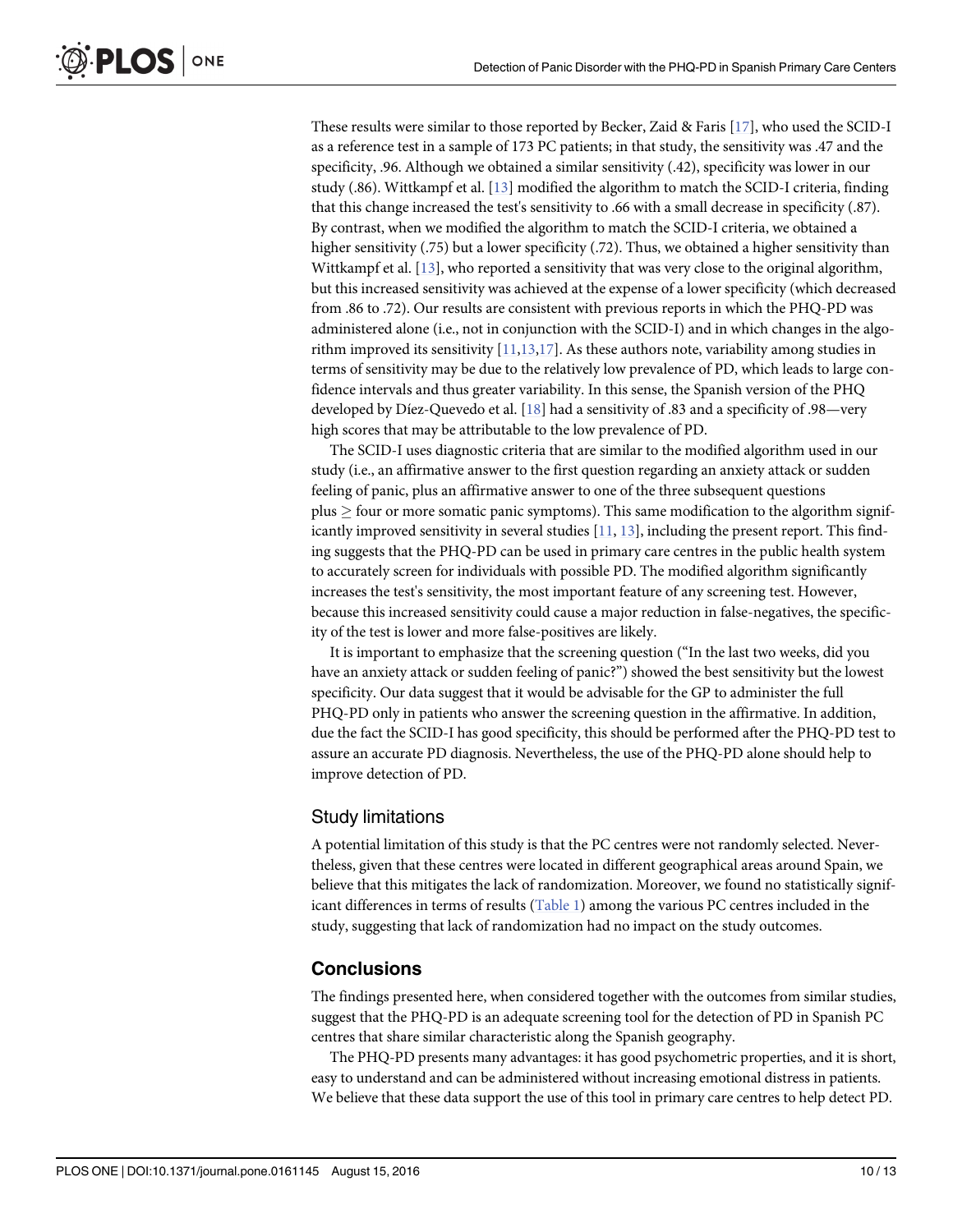#### Acknowledgments

We thank all the PsicAP Research Group who kindly participated in this large project. All members are described further:

Juan Antonio Moriana, Francisco Santolaya Ochando, Antonio Capafons Bonet, Mª. Dolores Gómez Castillo, Fernando Chacón Fuertes, Gonzalo Jiménez Cabré, Estefanía Salgado Kvedaras, Jorge Perpiñá González, Carmen Abellán Maeso, Ana Mª. Agudo Rodrigo, Mª. del Mar Aguilar Uceda, Laura Agüero, Mónica Rodriguez-Enríquez, Mª Rosa Pizà, Ignasi Ramírez, Manuel Aires López, Ana María Alayeto Sánchez, Dolores Alfonso Doménech, Vicenta Almonacid Guinot, Sinuhe Alvarado Torres, Sonia Álvarez Gómez, Luisa Mª. Andrés Arreaza, Ana María Arnaiz Kompanietz, Mª. Pilar Arranz García, Eugenia Avelino Hidalgo, Mª. José Ávila Sánchez, Josune Barbero Goicoetxea, Manuel Barragán Solís, Pilar Barroso López, Sofía Bauer Izquierdo, Carmen Benavente Torres, Pilar Bermejo Ortega, Greta Borrás Moreno, Alejandro Buendía Romero, Carlos Buiza Aguado, José Caballero Moral, Nieves Caparrós Ezpeleta, Alejandro Casado Martínez, Cristina Casado Rodríguez, Consuelo Castiblanque Ballesteros, Francisca Ceinós Vicente, Patricia Cordero Andrés, Ana Costa Alcaraz, Isabel de Andrés Cara, Victoria de la Riva Casares, Bárbara Díaz Gómez, Mª. Dolores Domínguez Manrique, Soledad Escolar Llamazares, Encarnación Espinosa de los Monteros Zayas, Aurora Fabero Jiménez, Mª. Antonia Font Payeras, Mª. Rosa Fraile Gómez, Mariona Fuster Forteza, Montserrat Gallart Aliu, Olvido García Jaén, Carmen García Palacios, Mar García-Moreno, Yolanda Garnica Cascales, Miguel Gárriz Vera, Mª. Concepción Gómez Martín-Sonseca, Mª. Francisca Gómez Rodríguez, César González-Blanch Bosch, Ana Mª. Hermosilla Pasamar, Fernando Hernández de Hita, Margarita Herrero Delgado, Josefa Jaimez Moreno, Amale Jáuregui Larrabeiti, Juan Agustín Jiménez Luque, Antonio Jiménez Moreno, Antonio León Dugo, Carlos Lillo De la Quintana, Joaquim L. Limonero García, María Lleras de Frutos, Anna Llorca Mestre, Francisco López Ortiz, Lourdes Luceño Moreno, Pilar Madrid Almoguera, Sonia Martín de la Sierra Fuentes, Rebeca Martínez Bustos, Ainoa Mateu Mullor, Mercedes Matilla Caballero, Rafael Medina Reyes, Itsaso Mendizábal Gallestegui, Susana Merino Martín, Gonzalo David Moneva Vicente, Mª. Isabel Montejo Villa, Antonio Montero Cantero, Julio Montoya Fernández, Rosario Morales Moreno, Laura Morante Hernández, Eliana Mª. Moreno Osella, Luciana Moretti, Francisco Javier Muñoz Mora, Rafael Muñoz Sánchez-Villacañas, Juan Elías Murillo Céspedes, Soledad Nevado Roldán, Rosario Ortíz Fernández, Elia Peiró Martí, María Olga Peña Peña, Montserrat Pérez Fernández, Juana Pérez Girón, Nathalie Pérez Lizeretti, Aranzazu Pérez Medina, Pilar Pérez Ortín, José Jorge Pérez Pascual, Bartolomé Pérez Pérez, María Pineda Alonso, Almudena Pinilla Carrasco, Jorge Juan Prada Pérez, Marta Quintanilla Santamaría, Ana Isabel Quiñones Gómez, María Teresa Recio García, Marcelino Requena Gallego, Mercedes Ricote Belinchón, Yolanda Rincón Villareal, Geoffrey Ritho Luhunga, Mª. Ángeles Rivas Marra, Mariano Robres Oliete, Virginia Rodríguez Coronado, Mercedes Rojo Tardón, Ana Mª. Roldán Villalobos, Mª. Teresa Rubio Rubio, Mª. Jesús Ruiz Hernández, Jesús Ruiz López, Lorenza Ruz Torres, Manuel Salcedo Espinosa, Monika Salgueiro, María Luisa Sánchez Benitez de Soto, Emilio Sánchez Caballero, María Teresa Sánchez Villares Rodríguez, Isabel Sepúlveda Gómez, María Serrano Miralles, Victor Julián Suberviola Collados, Beatriz Talavera Velasco, Javier Torres Ailhaud, Olga Umaran Algageme, Alazne Unanue Ortega, Iñigo Valdivielso Moneo, Cristina Valle García, Antonio Varo Soriano, José Fernando Venceslá Martínez, Mª. Jesús Villa Pérez, Esperanza Villar Coloma, Laura Yuste Hidalgo.

# Author Contributions

Conceptualization: ACV.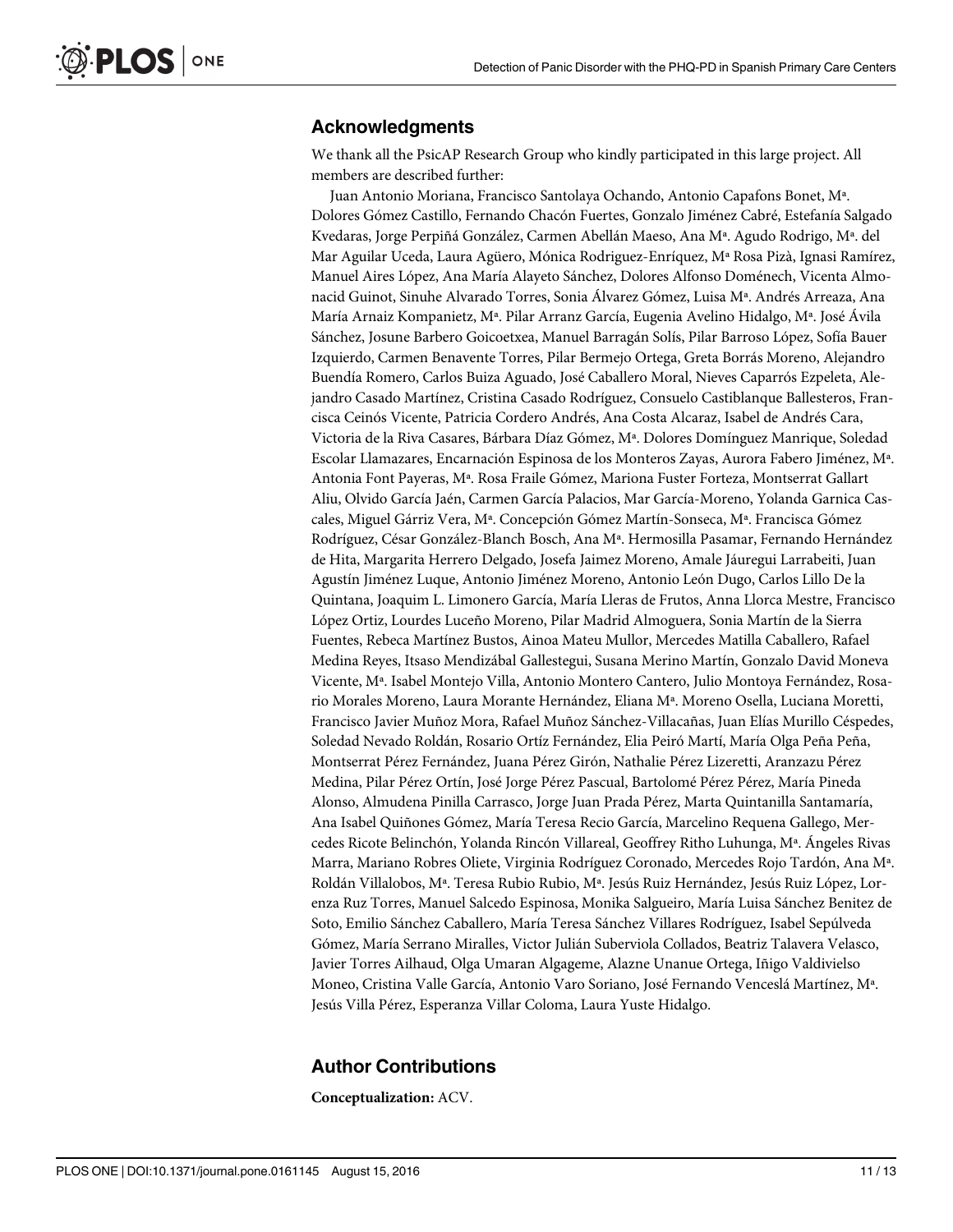<span id="page-11-0"></span>Data curation: PTT PRR EDC MII IGG.

Formal analysis: RMN LAM CMW.

Funding acquisition: ACV.

Investigation: RMN PTT PRR IGG.

Methodology: ACV.

Project administration: CMW.

Resources: PRR EDC MII IGG.

Software: RMN CMW.

Supervision: ACV JTL.

Writing - original draft: RMN ACV JTL LAM.

Writing - review & editing: RMN ACV JTL LAM.

#### References

- [1.](#page-1-0) Roy-Byrne PP, Stein MB, Russo J, Mercier E, Thomas R, McQuaid J, et al. Panic disorder in the primary care setting: Comorbidity, disability, service utilization, and treatment. J Clin Psychiatry. 1999.
- [2.](#page-1-0) Pascual JC, Castano J, Espluga N, Diaz B, García-Ribera C, Bulbena A. Somatic conditions in patients suffering from anxiety disorders. Med Clin (Barc). 2008; 130(8):281–285.
- [3.](#page-1-0) Roca M, Gili M, García-García M, Salva J, Vives M, García-Campayo J, et al. Prevalence and comorbidity of common mental disorders in primary care. J Affect Disord. 2009; 119(1):52–58.
- [4.](#page-1-0) Wittchen H, Jacobi F. Size and burden of mental disorders in Europe—a critical review and appraisal of 27 studies. European Neuropsychopharmacology. 2005; 15(4):357–376. PMID: [15961293](http://www.ncbi.nlm.nih.gov/pubmed/15961293)
- [5.](#page-1-0) Haro JM, Palacin C, Vilagut G, Martinez M, Bernal M, Luque I, et al. Prevalence of mental disorders and associated factors: Results from the ESEMeD-Spain study. Med Clin (Barc). 2006; 126(12):445– 451.
- [6.](#page-1-0) Serrano-Blanco A, Palao DJ, Luciano JV, Pinto-Meza A, Luján L, Fernández A, et al. Prevalence of mental disorders in primary care: Results from the diagnosis and treatment of mental disorders in pri-mary care study (DASMAP). Soc Psychiatry Psychiatr Epidemiol. 2010; 45(2):201-210. doi: [10.1007/](http://dx.doi.org/10.1007/s00127-009-0056-y) [s00127-009-0056-y](http://dx.doi.org/10.1007/s00127-009-0056-y) PMID: [19452110](http://www.ncbi.nlm.nih.gov/pubmed/19452110)
- [7.](#page-1-0) Baca Baldomero E, Saiz Ruiz J, Agüera Ortiz L, Caballero Martínez L, Fernández Liria A, Ramos Brieva JA, et al. Prevalencia de los trastornos psiquiátricos en atención primaria usando el cuestionario PRIME-MD. Atención Primaria. 1999; 23(5):275–279. PMID: [10341458](http://www.ncbi.nlm.nih.gov/pubmed/10341458)
- [8.](#page-1-0) Spitzer RL, Kroenke K, Williams JB, Patient Health Questionnaire Primary Care Study Group. Validation and utility of a self-report version of PRIME-MD: The PHQ primary care study. JAMA. 1999; 282 (18):1737–1744. PMID: [10568646](http://www.ncbi.nlm.nih.gov/pubmed/10568646)
- [9.](#page-1-0) King M, Nazareth I, Levy G, Walker C, Morris R, Weich S, et al. Prevalence of common mental disorders in general practice attendees across Europe. Br J Psychiatry. 2008; 192(5):362–367. doi: [10.](http://dx.doi.org/10.1192/bjp.bp.107.039966) [1192/bjp.bp.107.039966](http://dx.doi.org/10.1192/bjp.bp.107.039966) PMID: [18450661](http://www.ncbi.nlm.nih.gov/pubmed/18450661)
- [10.](#page-1-0) Cano-Vindel A, Wood CM, Dongil E, Latorre JM. El trastorno de pánico en atención primaria. Papeles del Psicólogo. 2011; 32(3):3–13.
- [11.](#page-1-0) Löwe B, Gräfe K, Zipfel S, Spitzer RL, Herrmann-Lingen C, Witte S, et al. Detecting panic disorder in medical and psychosomatic outpatients: Comparative validation of the hospital anxiety and depression scale, the patient health questionnaire, a screening question, and physicians' diagnosis. J Psychosom Res. 2003; 55(6):515-519. PMID: [14642981](http://www.ncbi.nlm.nih.gov/pubmed/14642981)
- 12. Osório FL, Lima MP, Chagas MHN. Assessment and screening of panic disorder in cancer patients: Performance of the PHQ-PD. J Psychosom Res. 2015; 78(1):91–94. doi: [10.1016/j.jpsychores.2014.](http://dx.doi.org/10.1016/j.jpsychores.2014.09.001) [09.001](http://dx.doi.org/10.1016/j.jpsychores.2014.09.001) PMID: [25242741](http://www.ncbi.nlm.nih.gov/pubmed/25242741)
- [13.](#page-1-0) Wittkampf KA, Baas KD, van Weert HC, Lucassen P, Schene AH. The psychometric properties of the panic disorder module of the patient health questionnaire (PHQ-PD) in high-risk groups in primary care. J Affect Disord. 2011; 130(1):260–267.